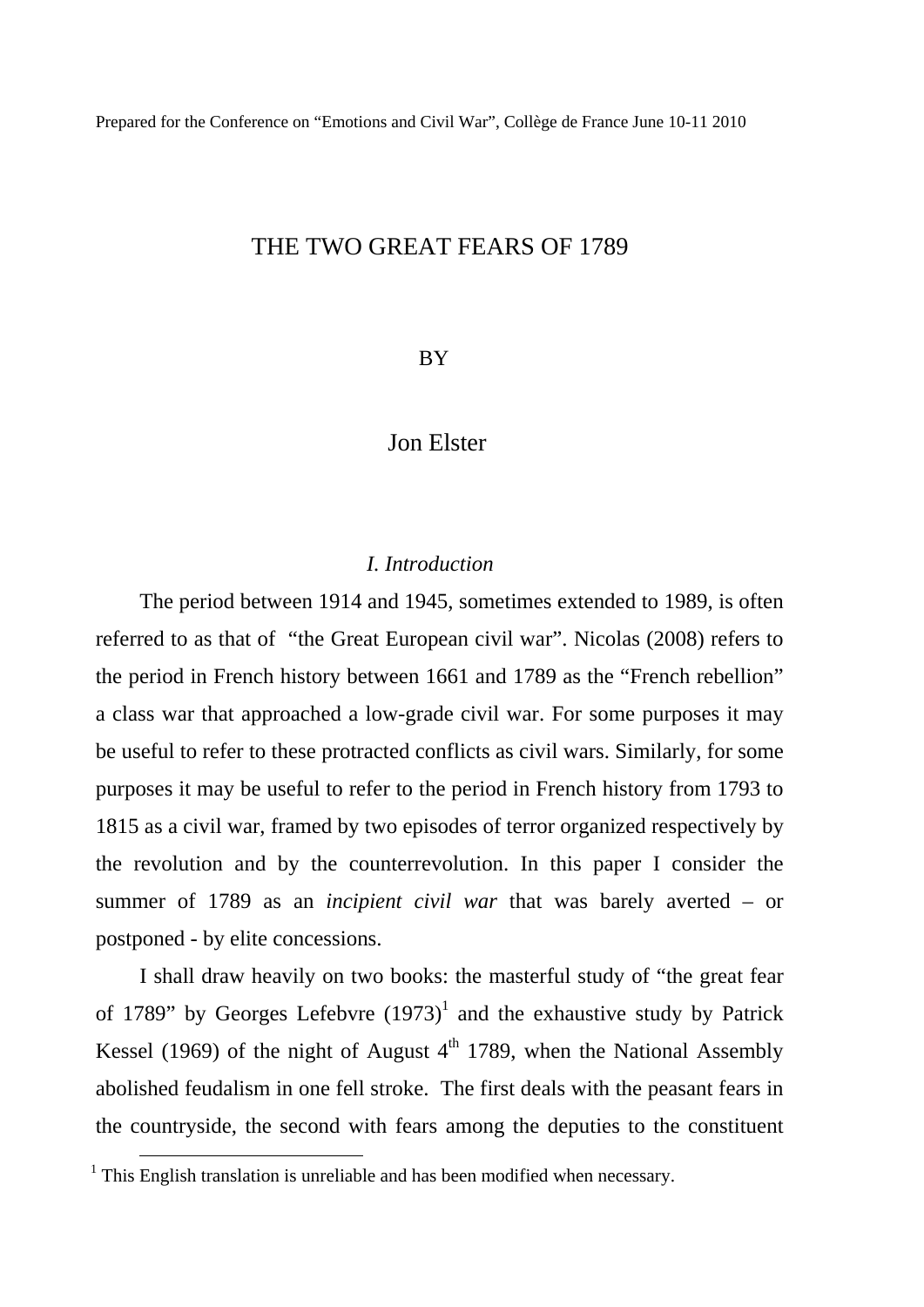assembly. Indirectly, as we shall see, the first fear triggered the second. The *people's fear of the (alleged) agents of the elite* and the *elite's fear of the people* combined to bring down the old regime. A mediating factor was the *people's anger towards the elite*.

The issues are complicated, and I am not any kind of specialist. My contribution is only intended to be conceptual.

### *II. The Great Fear in the countryside.*

The Great Fear was not one movement, but many. According to Lefebvre, it originated simultaneously and independently in six regions of France in mid-July 1789. Later, a seventh panic has been identified (Ramsay 1992, pp. xviii, 254). Although Lefebvre carefully distinguished the July Fear and the actions it inspired from effects of the hunger in March through June 1789 (no region saw the occurrence of both), the two movements exhibited many of the same mechanisms. $<sup>2</sup>$ </sup>

In the spring, the dearth of grain after a bad harvest in 1788 increased the number of vagabonds, beggars and "brigands" in the countryside. Whereas individual wanderers and beggars had always been a regular (and often intimidating) presence, the famine increased their numbers to form larger bands. Their actions against the peasantry took different forms, from simple protection rackets to cutting the grain before harvest time. The farmer refused to sell grain to the day laborers on the grounds that he was obliged to sell it in the market of the local town. Since as non-residents these laborers were not admitted into the towns, "there was only one course left to them – to stop the wagons in transit and seize the sacks of corn and flour, paying either the appropriate price or none at all" (Lefebvre 1973, p. 26). At the same time, the peasants feared the "sudden and apparently spontaneous expeditions which

<sup>&</sup>lt;sup>2</sup> It may be worth noting that French word for riot, *émeute*, has the same root as "emotion".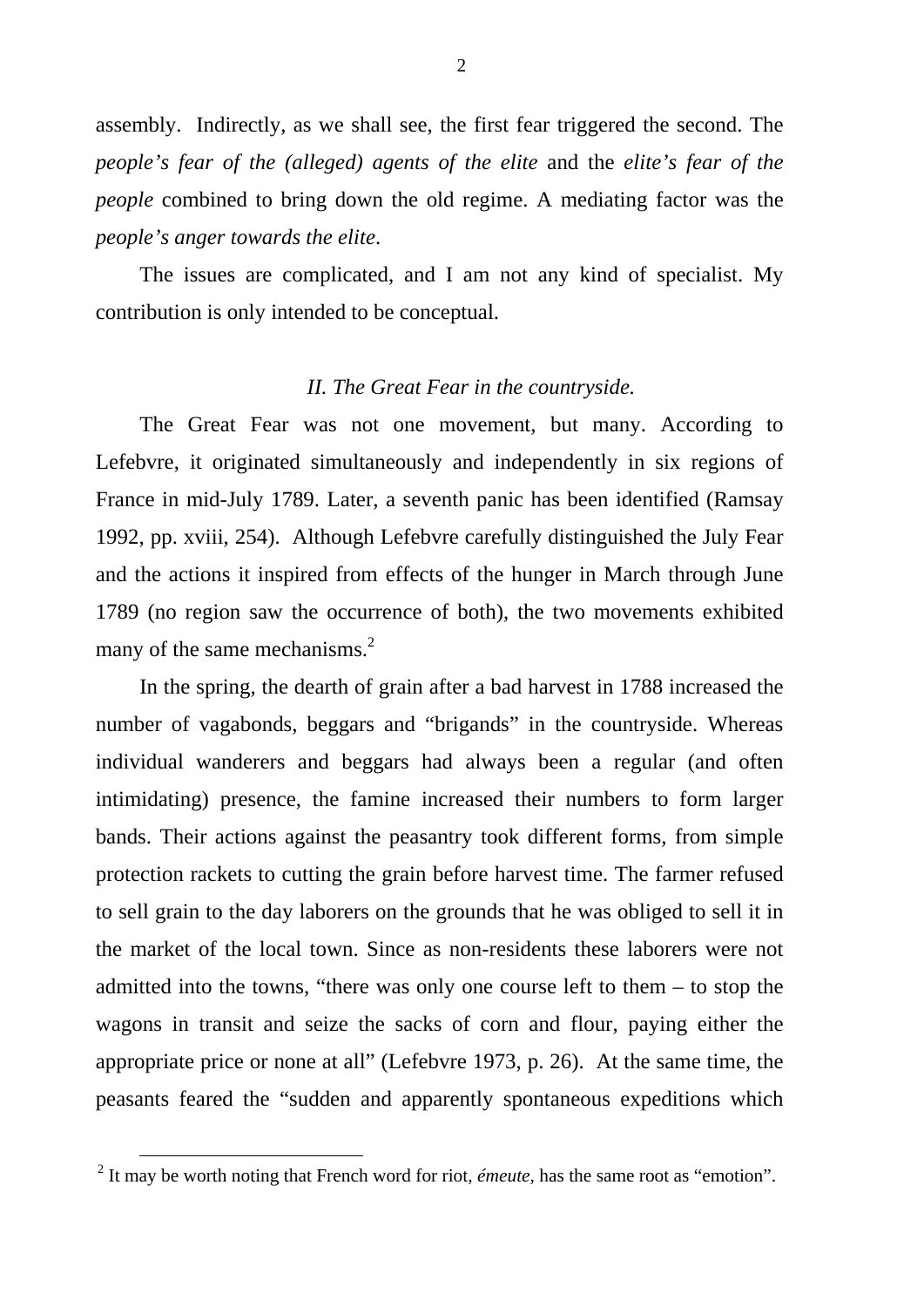came out from the towns and went from farm to farm buying corn  $-$  or, more accurately, forcing the farmers to sell their stocks" (*ibid*, p. 28). The effect of these actions was to create a climate of generalized fear and suspicion, where not only town and countryside were in a state of reciprocal terror, but "peasants in rebellion became objects of fear for one another. Those who revolted rarely accepted a refusal to join them. […] Every revolt made the peasant want to join it, while at the same time scaring him. The people frightened itself (*se faisait peur à lui-même*)" (*ibid*. p. 55-56).

To illustrate this mechanism, Lefebvre cites an example from 1703 that was "exactly like the Great Fear: the tocsin would sound; each village would send a runner to warn their neighbors and ask for help; detachment arriving to help would be taken for enemies and announcements made that the incident feared had actually taken place" (*ibid*., p. 53). The tocsin was a major trigger and amplifier of the fear. Unlike the ordinary peaceful and regular ringing of the church bells, the tocsin was violent, irregular and insistent. It was used mainly as a fire alarm, but also to signal inundations and bad weather. The following remarks on the use of the tocsin in  $19<sup>th</sup>$  century France are also valid for the prerevolutionary era (see Nicolas 2008, p. 166-69):

 The tocsin is an instrument for contagion of alert and fear. […] It transmits the message by the mode of propagation of the rumor, to which it is partially linked. […] The ambiguity of the tocsin in signaling a human threat has often been stressed. It has its own logic. Many insurrectional movements are responses to a reflex of fear and defense; the bell that announces the threat and triggers the defensive gathering turns quite naturally into a signal for insurrection. In these circumstances, the *emotional power* of the tocsin surpasses that of any other mode of information. As a signal of a threat, the alarm ringing suggests conspiracy , denounces treason, and incites to armed gathering.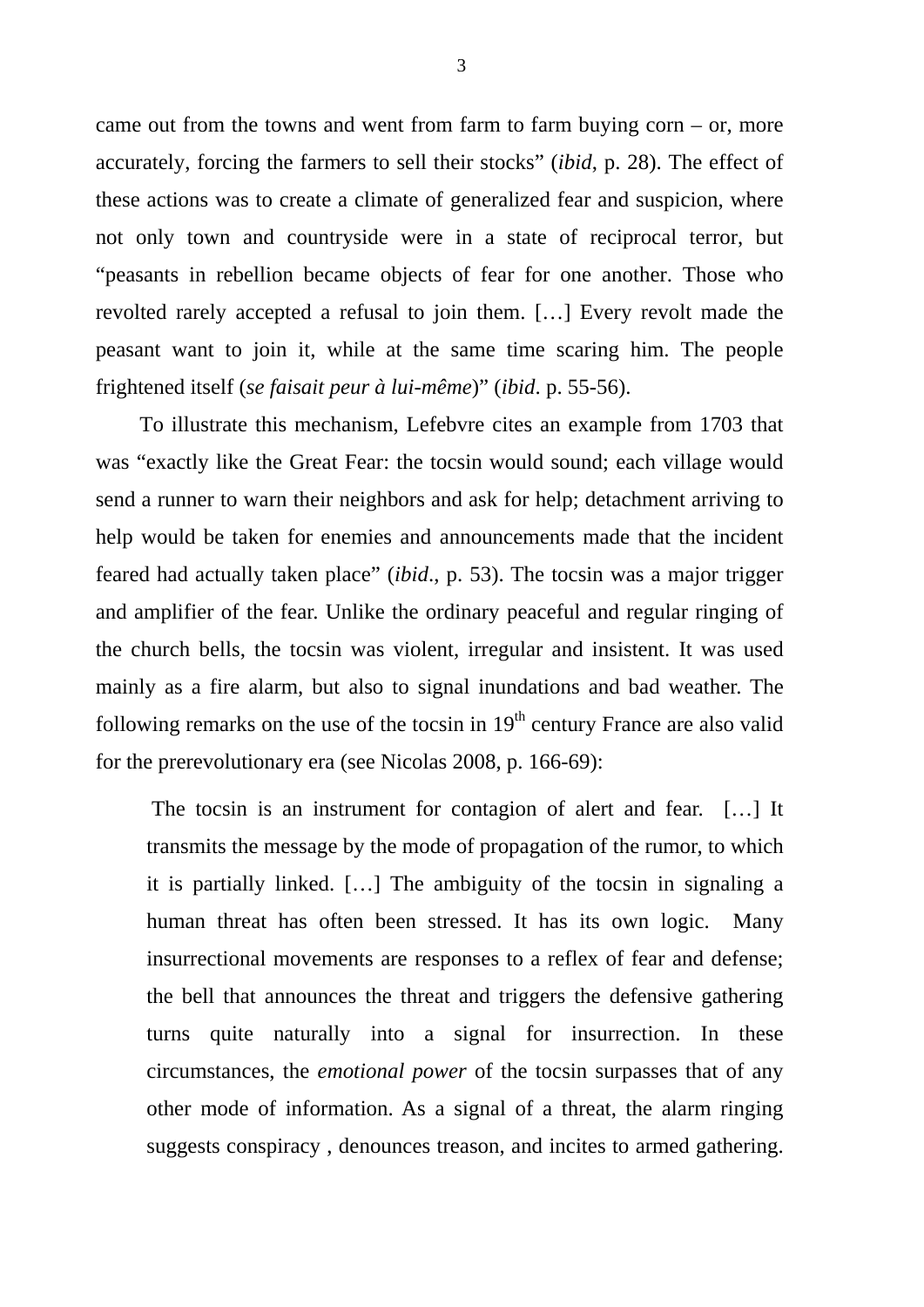It "moves" (*émeut*) the people. [...] The tocsin unites announcement, alarm, and injunction to act. […] In short, as the most polysemous of bells, the tocsin plays on a register of emotions that combines fear, surge (*élan*), panic and horror (Corbin 1994, pp. 185-88).

Hence the tocsin illustrates what Roger Petersen has emphasized in many contexts, viz. that emotions triggered by *cognition* can be vastly magnified by *perception*. The tocsin also has the property of instant transmission, since the bells could usually be heard in adjoining villages. Following the insistent ringing from many spires, often for hours and hours (Lefebvre 1972, p. 156), some of the inhabitants fled the village after burying their valuables and releasing their beasts<sup>3</sup>, whereas others organized for defense *(ibid.)*. As in other cases, fear induced the action tendencies both of *flight* and of *fight*.

The dearth of grain in the spring triggered suspicions that it was a result of hoarding by speculators. 4 "The people were never willing to admit that the forces of nature alone might be responsible for their poverty and distress" (Lefebvre 1973, p. 24). Every famine triggered a conspiratorial explanation, which, although it might be false in any given case, was not necessarily unfounded (Kaplan 1982). The suspicion might take the virulent form of believing that the elites were deliberately trying to starve the people<sup>5</sup>, or the somewhat less incendiary form of believing that profit-seeking by the elite

<sup>&</sup>lt;sup>3</sup> Below, we shall see how fearful elites behaved in the same way.

 $4$  Given that the elasticity of demand for grain was almost certainly greater than 1, hoarding was often a rational strategy. Arrow (1982) argues that "when situations of scarcity arise, hoarding is always blamed. But the evidence for the degree and effects of hoarding is usually difficult to come by. […] If the famine is prolonged, then hoarding at the beginning means greater stores will be available later on." There is no reason to believe, however, that hoarders would act on this benign motive.

<sup>5</sup> Kaplan (1982, p. 1) makes this into a *defining* feature of the famine plot: "a secret machination to starve the people in order to achieve certain ends". In most cases, the evidence only seems to support a weaker notion: the belief in a secret machination to realize high profits at the expense of the people. The starvation of the people was a (no doubt foreseen) by-product of action, not a malign goal of action.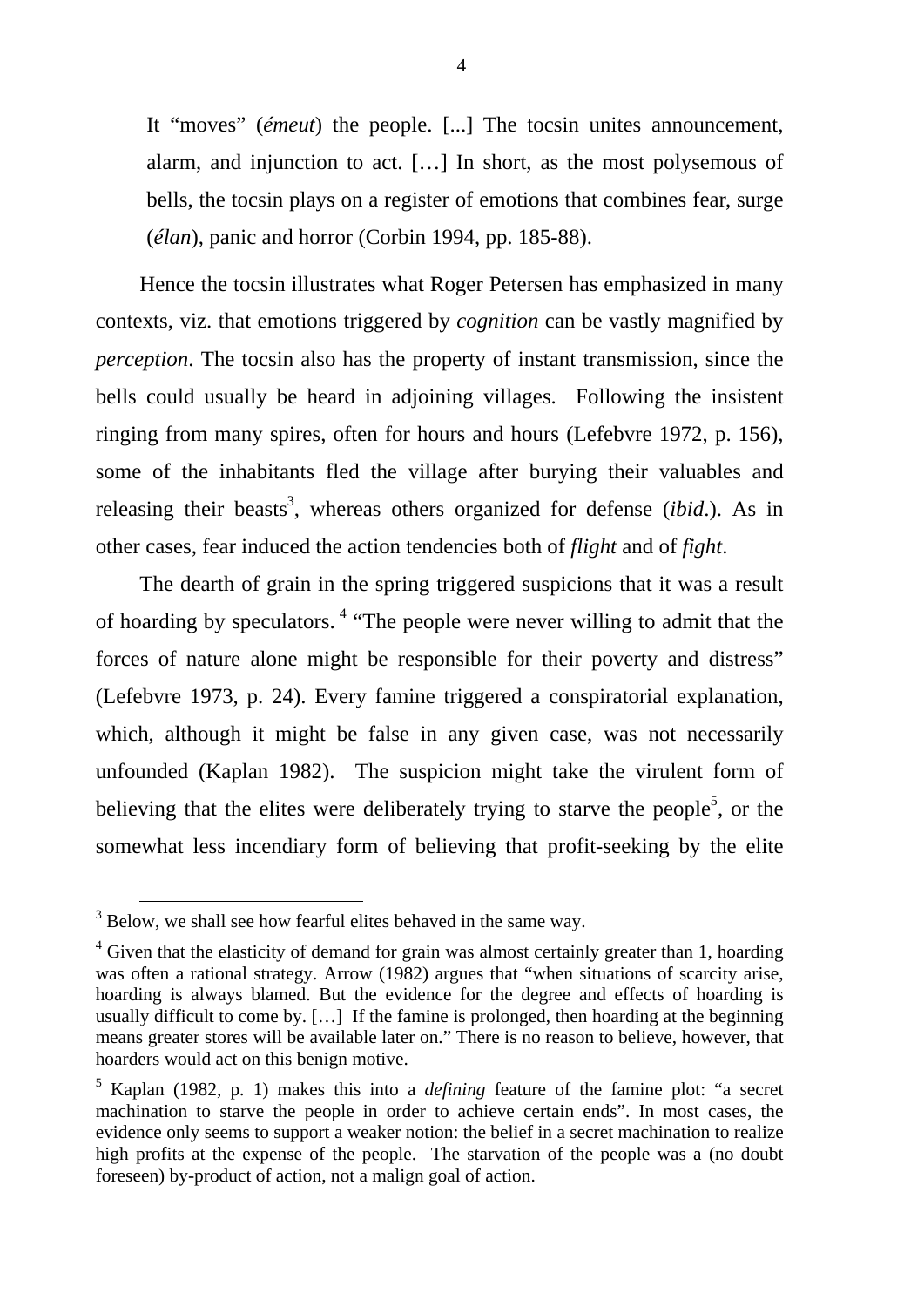caused the famine. In the spring of 1789, the second form seems to have predominated. This fact may be part of the explanation why "subsistence events" dominated "anti-seigneurial events" in this period (Markoff 1996, p. 276).<sup>6</sup>

According to La Fontaine, "Each believes easily what he fears and what he hopes". According to Lefebvre (1988, p. 257), "The most striking emotional and moral features of the revolutionary mentality were apprehension (*inquiétude*) and hope". Although my focus here is on fear, it is important also to understand the role of hope in the genesis of the Great Fear. For the peasantry, the mere convocation of the Estates-General was a sign that the King intended to alleviate their misery. "But as hope sprang in the people's breast, so did hatred for the nobility: in the certainty of royal support, the peasants, invited to speak their minds [in the grievance books], reiterated with growing bitterness their *present* miseries and from the depths of their memory the stifled remembrance of *past* injuries" (Lefebvre 1973, p. 38; my italics).<sup>7</sup> At the same time, the convocation inspired fears about the *future*: "The peasants […] had seen some prospects of their own deliverance in the king's appeal and not for a moment did they believe that the seigneurs would submit without a fight: it would have been against nature" (*ibid*., p. 93).

Lefebvre (1973, p. 26) writes that "there was a short period of calm from the end of May and through June because there was a general expectation that the Estates-General would offer some relief". When this expectation was frustrated, peasant furies redoubled. The privileged orders, among their numerous other mistakes, failed to understand that their deliberate delay of the

<sup>&</sup>lt;sup>6</sup> "By an 'event', I [mean] an instance of twenty or more people of the countryside, acting publicly and as a group, directly engaged in seizing or damaging the resources of another party, or defending themselves against another party's claim upon them" (Markoff 1996, p. 205).

 $\frac{7}{1}$  This is a pure Tocquevillian analysis (see below). Although Lefebvre does not cite Tocqueville here, we know that he had read his work on the Revolution carefully (he prefaced an edition of the *Ancien régime*).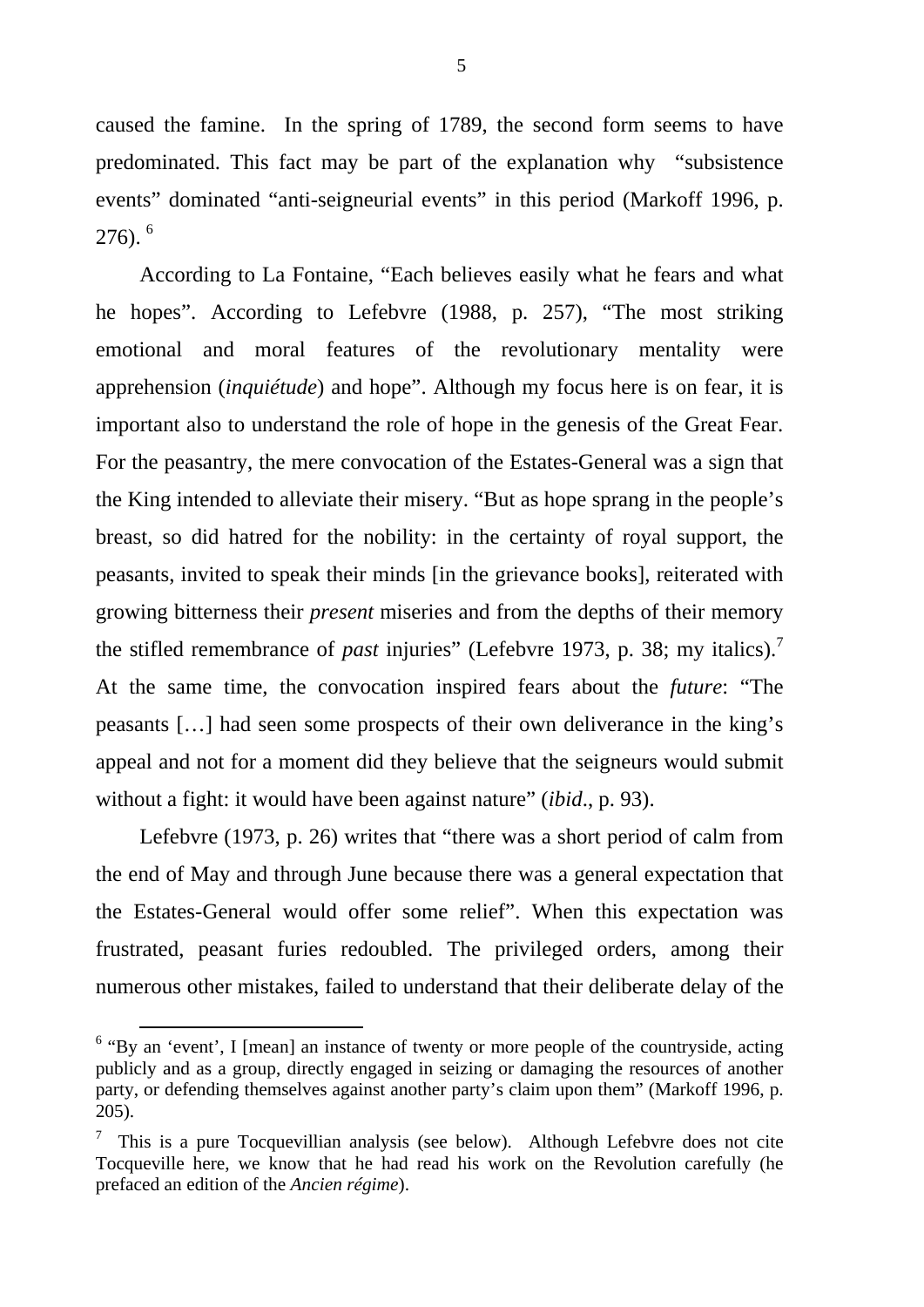Estates-General over the trivial issue of the verification of credentials would have an incendiary effect (*ibid*., p. 59). The people were confident that the King had issued orders for their relief that were systematically thwarted by the nobles and the priests, and felt justified in taking matters into their own hands, by refusing to pay rent or the tithe and by burning the charters.

Yet, to repeat, the peasants did not believe that the seigneurs would submit without a fight. They were mentally primed for the "aristocratic plot" and for the Great Fear in the second half of July. Compared to the spring events, there were several salient differences. In the spring, the fear of brigands was endemic but local: there was no thought that the plundering was orchestrated at a national level. Also, the assumption was that the brigands were acting, like the peasants themselves, out of hunger. In July, the peasants feared that the aristocrats would enlist the brigands to cut the unripe corn, for the purpose of creating chaos and anarchy that would undermine the Revolution. Mixed with this was a fear of foreign invasion, organized by the King's reactionary brother Comte d'Artois from his exile in Savoy. Moreover, "until this moment in time, the appearance of the brigands was possible and much dreaded: with the Great Fear it became a certainty" (*ibid*., p. 137).

The Great Fear was completely groundless. There was no conspiracy to ruin the countryside. In July 1789, there was, to be sure, an aristocratic plot to disband the National Assembly, which would have succeeded had its instigators been more competent or the people of Paris less alert. To believe in this conspiracy was rational. Yet the belief in a nationwide conspiracy to ruin the countryside and create general anarchy was intrinsically implausible, supported only by the virulent version of the famine plot and the flimsiest of evidence.<sup>8</sup> True, the Revolution was to show that the counterrevolutionaries,

<sup>&</sup>lt;sup>8</sup> Rumors of conspiracies to poison or to starve the people out of the non-instrumental motives of malice or revenge existed throughout the  $19<sup>th</sup>$  century (Ploux 2003). In the Great Fear, however, the alleged motive was instrumental.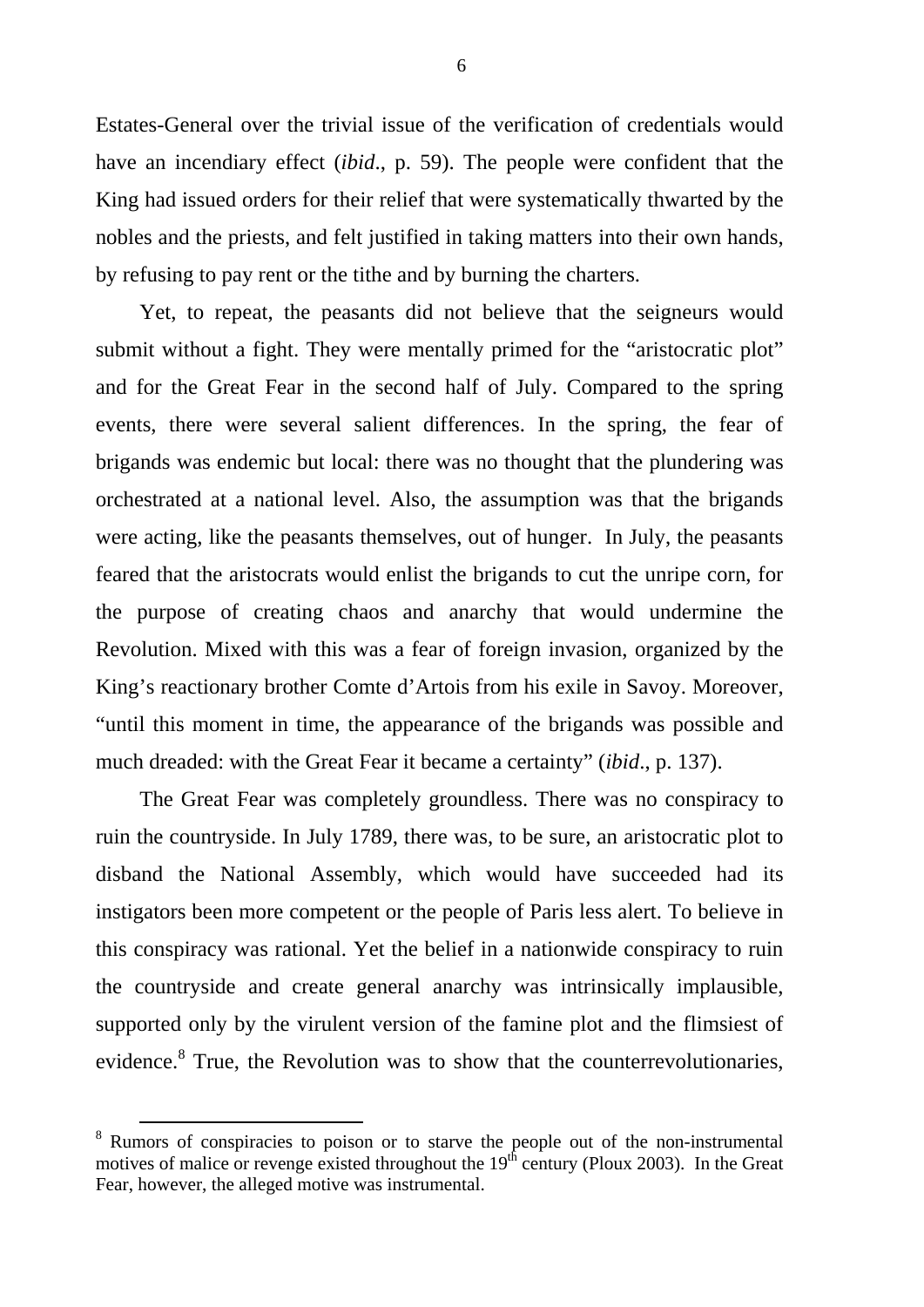beginning with the King, often did adopt the strategy of crisis maximization (*la politique du pire*), deliberately fostering chaos to weaken the new regime. Yet although the belief that the elite would engage in such tactics was not in itself irrational, the specific fear of brigands hired on short notice to cut the unripe corn verges on the hallucinatory.

There were also beliefs of a plot within the plot:

 The currents of fear were not numerous, but most of France was affected: whence the impression that the Great Fear was universal; the currents moved with great speed: whence the impression that the Great Fear broke out everywhere simultaneously. […] Both these ideas are wrong. They represent contemporary opinion and have been passed on without question. Once it had been decided that the Great Fear broke out everywhere at the same time, it followed logically that it was the work of accomplices in a general conspiracy. The revolutionaries instantly interpreted it as proof of the aristocrats' plot: they were frightening the people deliberately so as to bring them back to the *ancien régime* or else thrust them into total disorder." (*ibid*., p. 137-38).

In other words: the rumors of a conspiracy were seen as the fruit – and the proof – of another conspiracy. "The revolutionaries never dreamt for a moment that by denouncing the aristocrats' plot they themselves made unknowing preparation for the Great Fear" (*ibid*.. p. 138). This argument is somewhat puzzling. According to Ploux  $(2003, p. 109)$ , in the 19<sup>th</sup> century "most contemporary observers interpreted the synchronic explosion of more or less similar rumors as a sign of concerted action by the adversaries of power, who by the same token were supposed to be very well organized". It does make sense that opponents of a regime might try to weaken it by spreading rumors that it is about to increase taxes or otherwise oppress the people. It is more difficult to imagine that the defenders of a regime might try to *strengthen*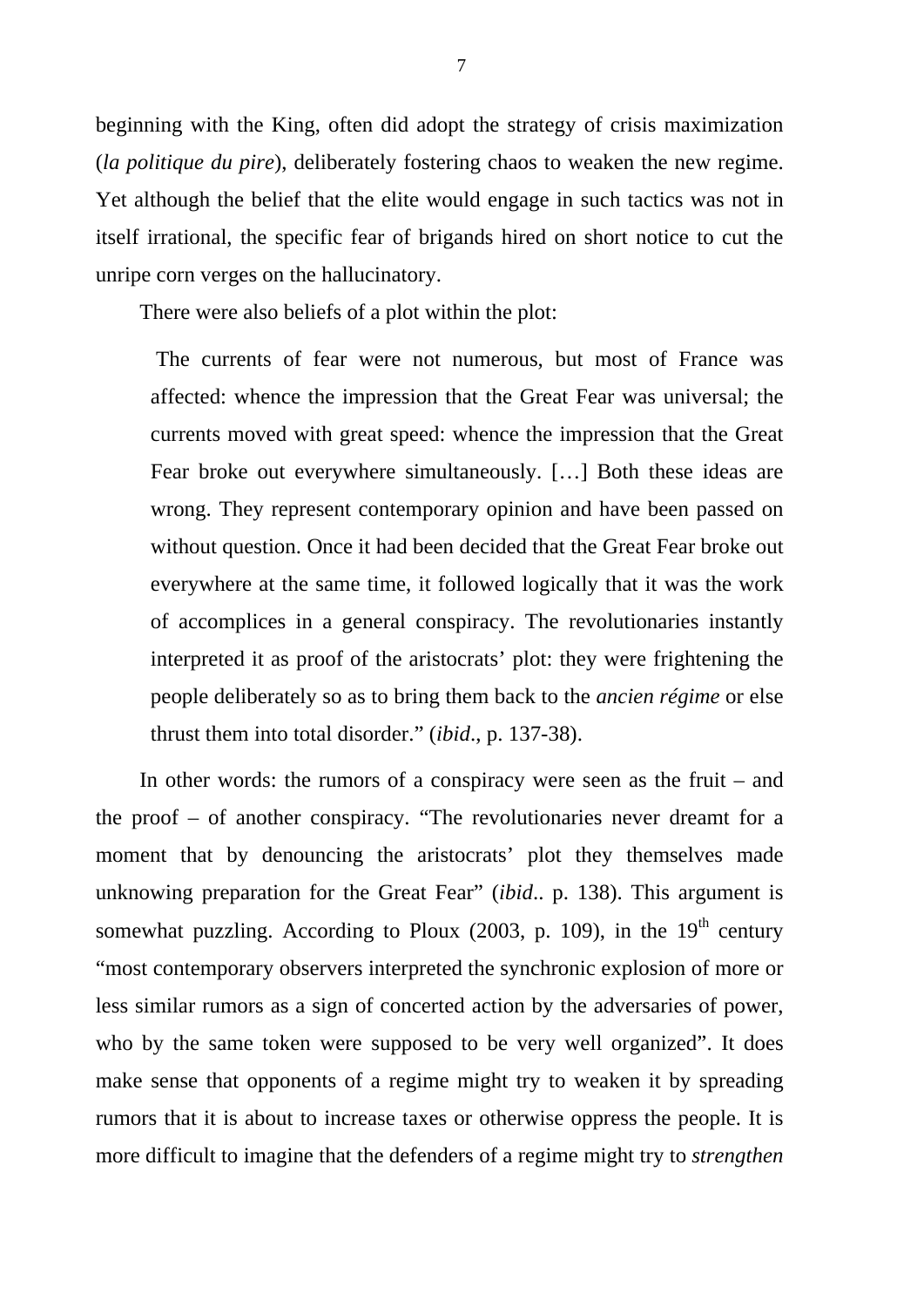it by spreading similar rumors. The argument makes sense only on the assumption that the defenders of the regime would propagate rumors about brigands, but *not* the rumor that the brigands were in the service of the regime itself. Yet the latter rumor was at the core of the Great Fear and of the actions it inspired.

Among these actions were a great number of "anti-seigneurial events", which included violence against persons or property, invasion of castles with varying degrees of damage, destruction (rather than seizure) of food sources, coerced renunciation of rights, seizures of land charters, damage to seigneurial mills, ovens and winepresses, refusal to pay rent, and numerous others (Markoff 1996, p. 221). Lefebvre (1973, Ch. II.5) cites refusal to pay rent, renunciation of rights, destruction of seigneurial pigeons, burning of archives, sacking or looting of castles, arson, and many others. Personal violence against the lords, on some occasions resulting in their death, occurred in 3% of antiseigneurial events, as against 53 % that involved property damage (Markoff 1996, p.221). Although small in relative terms, the number and gruesome detail of the massacres was large enough to focus the attention of contemporaries (Ferrières 1880, p.120-21).

These actions were motivated partly by the peasants' belief that they were only doing what the King had authorized them to do and partly by their belief that the nobility had organized a plot to ruin them. The motives were partly instrumental, partly not:

Some might think that [the peasants] were naïve to believe that they had [...] got rid of tithes and feudal dues because they had forced formal disclaimers and burnt charters. Events were to show, however, that the peasants had not calculated so badly, and that is not always easy to restore what has been destroyed. Moreover, it is clear that the desire to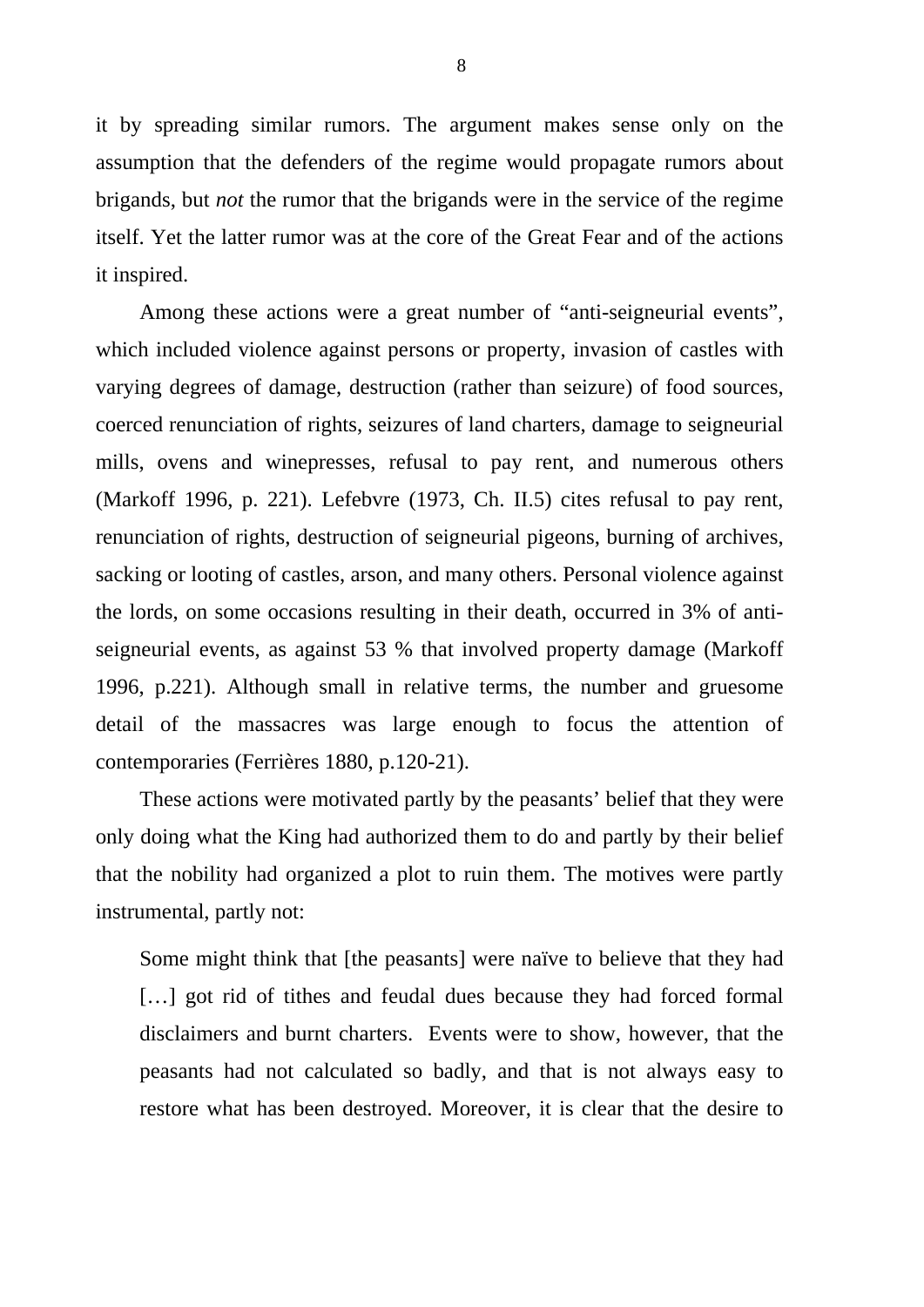avenge past injustices influenced them as much as, or more than, sheer calculation (Lefebvre 1973, p. 119).

The anger towards the seigneurs was thus largely fueled by fear of the (non-existent) brigands that they believed the lords had organized against them. Hence *anything that could strengthen the fear would strengthen the anger*.

As in the spring, the people frightened itself (*ibid*., pp. 116, 123). Let me briefly cite some of the mechanisms. Many peasants may have been *afraid of expressing their disbelief* in the rumors, thereby creating a situation of pluralistic ignorance (few people believe that **p** but most people believe that most people believe that **p**). "There was a risk in revealing one's skepticism. Those who made too obviously a play of it and refused to take defensive measures might perhaps be seeking to lull the people's suspicion. […] The danger arose all the more rapidly because the people who brought the news felt their amour-propre damaged if they were not taken seriously and they were very likely to spread malignant gossip about those who refused to believe them." (*ibid*., p. 153.). Refugees tended to exaggerate the danger lest they be accused of cowardice for having run away (*ibid*. p.148). In many towns "authorities were delighted to be able to shift the blame [for violence] from local people to unknown brigands […]; the intendants accepted these versions without batting an eyelid and contributed to spread them" (*ibid*., p. 128). Misinterpretations of accidents and natural phenomena also contributed to the general panic (*ibid*., pp. 94, 131, 144, 145, 164, 166, 168, 189).

As I have tried to indicate and illustrate, the Great Fear involved *three emotions*: fear, hope and anger. The fear was endemic in the countryside, but strengthened and focused through the belief in an aristocratic plot to starve the peasantry. The hope was triggered by the convocation of the Estates-General and by the invitation to the peasants to write up their grievances. By a familiar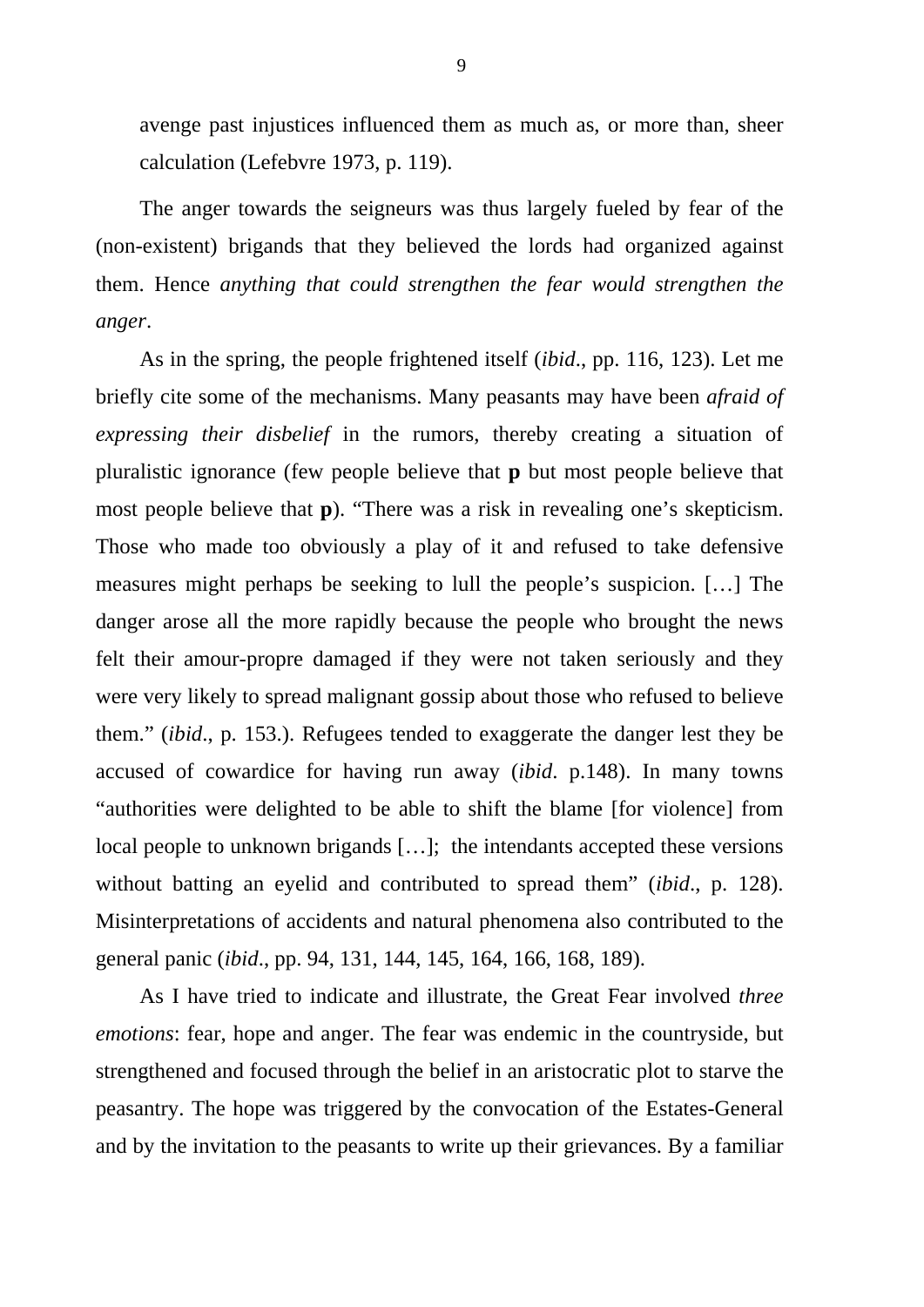mechanism of wishful thinking, reforms that were possible and desirable came to be seen as certain. The anger was caused by the frustration of the hope and, once again, by the belief in the plot. The peasant belief that the aristocrats had enlisted the brigands to cut their unripe grain would simultaneously trigger *fear of the proximate cause* of destruction and *anger towards the ultimate cause*; the greater the fear, the greater the anger.

# *III. The night of August 4th 1789*. 9

The Great Fear was triggered in large part by the stream of information *from Paris to the rest of France.* The convocation of the Estates-General, the dismissal of the King's minister Necker on July 11, and the fall of the Bastille on July 14 – all these events triggered strong reactions in the provinces, with a lag of several days. In 1789, news from Paris took two days to reach Lyon and four days to reach Marseilles; smaller towns were even more slowly informed (*ibid*., pp. 67-68).

The events on the night of August  $4<sup>th</sup>$  were triggered by information *from the provinces to Paris.* Taking account of the time lag and the time pattern of anti-seigneurial actions, Markoff (1996, p.437) calculates that the reception of bad news from the provinces had two sharp spikes around July 28 and August 2. Many of the deputies were personally affected or threatened. In addition to the nobles, many members of the third estate held important landed properties (Kessel 1966, pp. 19-21; Tackett 1996, p. 38-39). It took the deputies a few days to absorb the shock and start debating and enacting countermeasures.

Generally speaking, in the face of actual or potential rebellion a government has the choice of four responses: preemption, concession, moderate repression, and severe repression. (It may also use *diversion*, for instance by undertaking a war of aggression, but this option was obviously unfeasible in 1789.)

<sup>&</sup>lt;sup>9</sup> The following draws heavily on Elster (2007, 2009 a).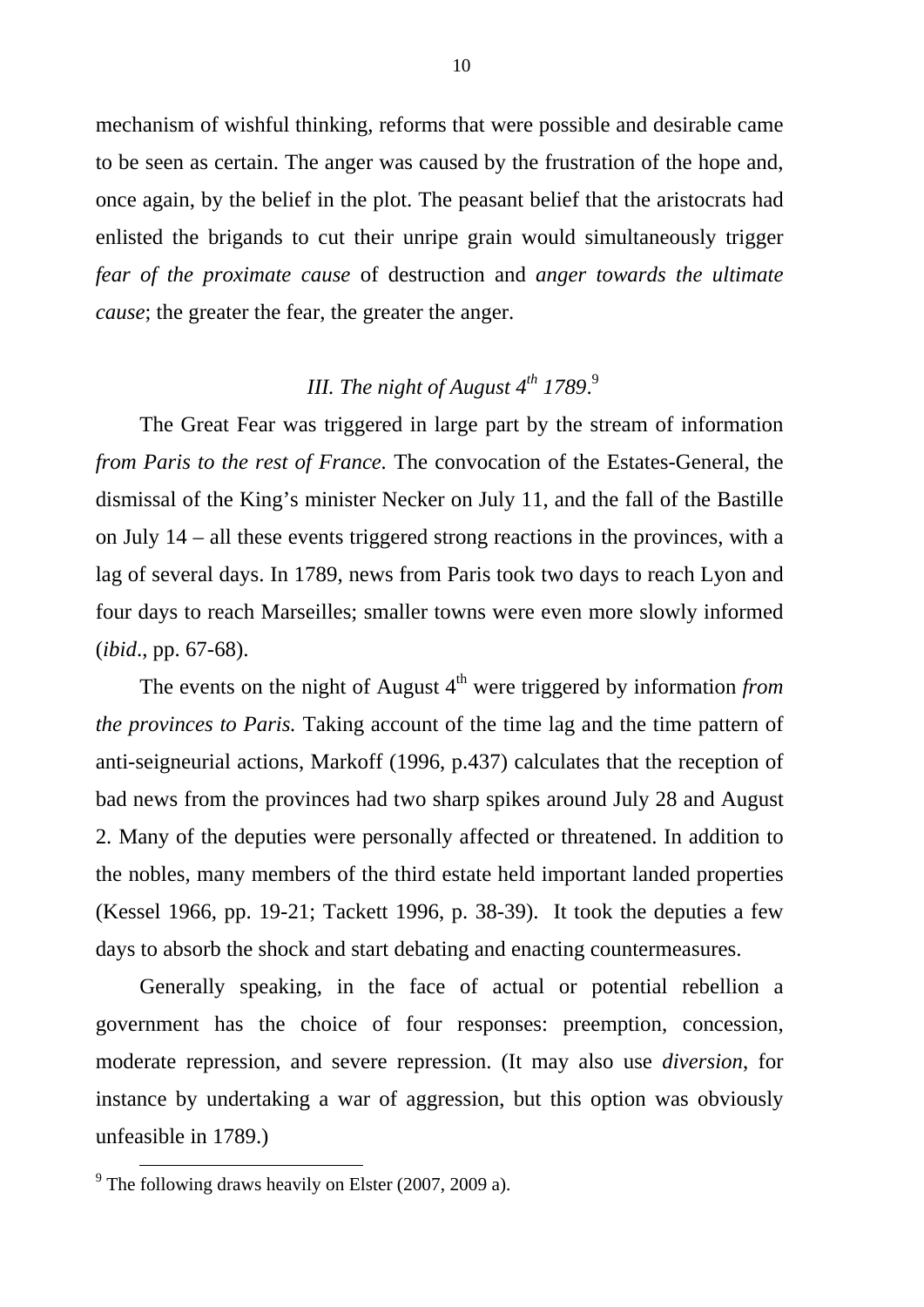Wisdom dictates preemption - meeting popular demands before they are formulated, or granting more than is demanded. In a letter from May 26 1848, Tocqueville (2003, p. 630) asserts that "the only way to attenuate and postpone [the] revolution, is to do, *before one is forced to do it*, all one can to improve the situation of the people" (my italics). Similarly, Alexander II of Russia also asserted that "the only means of avoiding revolution – and what Louis XVI failed to do – was to preempt and prevent it" (Carrère d'Encausse 2008, p. 454).

After July 14 1789, preemption was not on the table. Jaurès (1968, p. 443) was probably right in asserting that "one had the choice between organizing a very difficult and very dangerous repression throughout the countryside, and giving in to the demands from the rebellious peasantry". Moderate repression was unlikely to work. Although the government had used this strategy in the decades prior to the Revolution, its targets "were hobbled in a way that provoked resistance, but not subjected to the heavy yoke that might quell it" (Tocqueville 2004, p. 181-2). In other words, the hatred-inducing effects of repression dominated the fear-inducing effects.

Severe repression might seem more promising, and in fact "the first motions made in the Assembly all went in the direction of repression" (Jaurès 1968, p. 443). The statement refers mainly to a motion that the deputy Solomon presented on August 3, on behalf of the Committee on Reports (AP 8, p. 336). The first paragraph of the motion describes the violence in the countryside; the second affirms that the Assembly cannot take time off from its main task to deal with particular matters; and the third states in intransigent terms that no pretext whatsoever could justify the refusal to pay taxes or feudal dues. The Assembly refused, however, to go down that road:

If the motion had been adopted, the Revolution would have been in peril. How, in fact, could one repress the almost universal uprising of the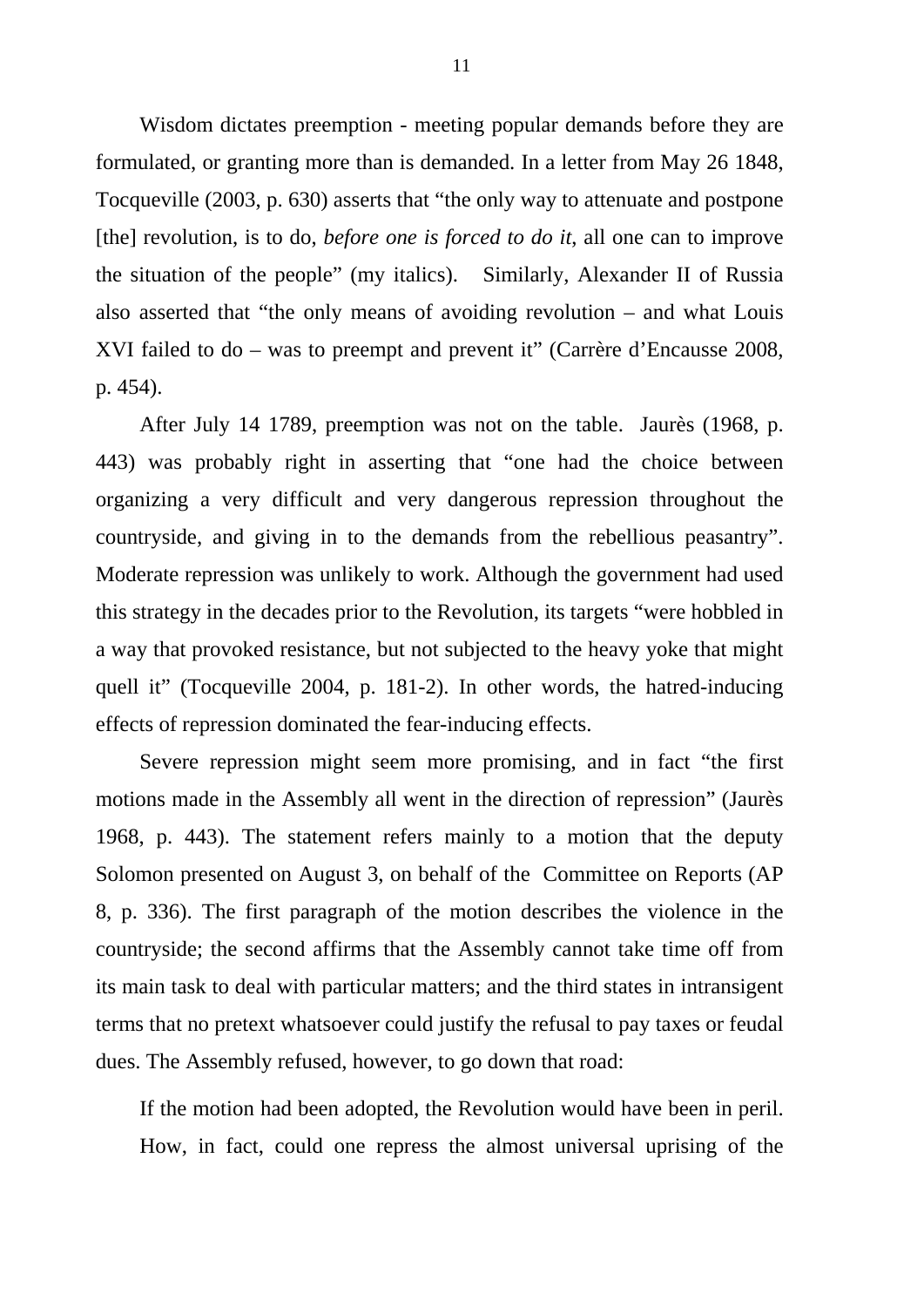peasantry? If one had recourse to the executive force of the King, one would hand him France on a platter (*on lui livrait la France*). If one armed the bourgeois militia against the peasantry, one would create a civil war between the two main forces of the Revolution, the bourgeoisie and the peasants, and this division would perpetuate the ancien régime. The Assembly recoiled instinctively before the motion, and decided only that some statement would be made (Jaurès 1968, p. 445-47).

The proposal was sent to a committee, which reported back in almost equally intransigent terms the next evening. After the report had been read, the first speaker, the Vicomte de Noailles, argued that the peasantry had to be met with concessions, not with repression. His speech was the first event in "the night of August 4". At the end of the night, the Assembly had in effect abolished not only the feudal regime, but virtually the whole system of privileges and exemptions that constituted the ancien régime, the courts (*parlements)* being the only, and temporary, exception. The question to which I shall devote the rest of the Section concerns the motivations behind the unanimous vote of the deputies.

Some deputies probably made up their mind for one of the two reasons cited by Jaurès: the fear of a return to the absolute monarchy and the fear of a civil war. Now, these fears are *prudential fears*, not – or not necessarily – *visceral fears*. Whereas the latter are genuine emotions, caused by the cognition (and sometimes perception) of an imminent danger to the agent, the former do not amount to more than a simple belief-desire complex. As an example, "I fear that it will rain" *means* "I believe it will rain and I do not want it to rain". There is no reason to imagine that this mental state is accompanied by increased blood pressure, sleeplessness, heightened skin conductivity, or any of the other physiological changes detailed by Frijda (1986). Some deputies may indeed have viewed the situation in this detached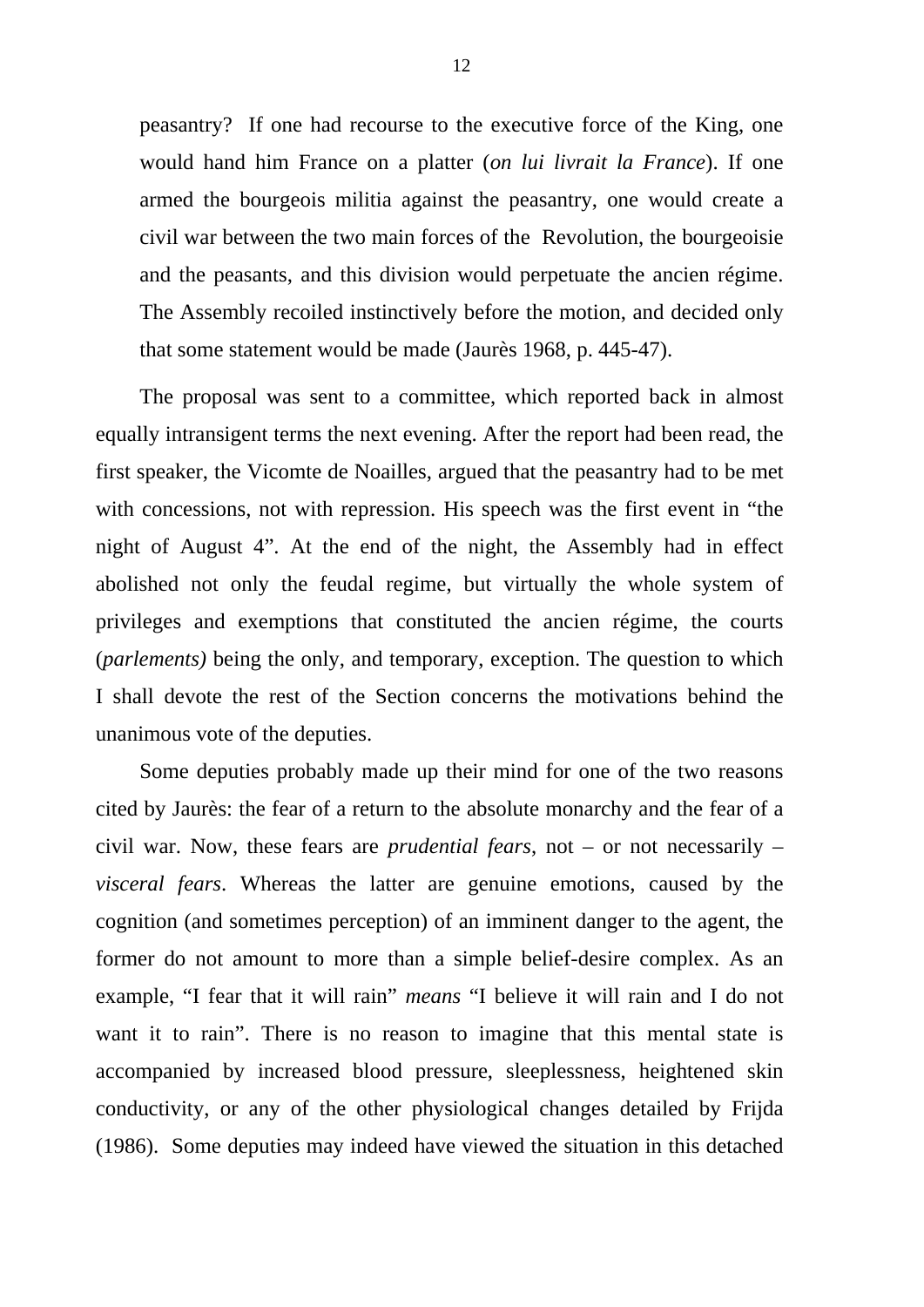perspective. They may have believed that a repression would cause a return to the absolute monarchy or a civil war, and they did not want any of these outcomes to happen.

By contrast, a deputy who knew that his property and his family were under an imminent threat from the peasantry could easily experience visceral fear. Although they would not themselves be targets of attacks, personal danger is not a necessary condition for the triggering of visceral fear, as any parent knows. In several letters from August 7 onwards by the Comte de Ferrières (1932, pp. 109 seq.) a deputy from the nobility, to his wife, one can easily read his anxiety between the lines. The first letter contains very detailed instructions that she is to sell his sheep and his oxen, at any price, for cash; to gather all the money and documents in his castle in Mirebeau and transfer them to their house in Poitiers, making sure nobody observes her doing so; to ship their mattresses, bed covers and sheet to Poitiers ("in case of an event, at least something will be saved"). Three days later, he tells her to go with their daughters to Poitiers, even if the harvest should suffer: "do not consider the costs, and do not ask for [the protection of] soldiers, which would cause alarm in the countryside". He does not care if after these precautions his castle is burned, as he is never going to live there again. Later (letters of August 14 and 16), he reverses some of these instructions.

His behavior conforms very well to the pattern of visceral emotions (Elster 2009 b). Initially, the urgency of the fear triggers immediate action. Later, due to the "short half-life" of emotions, some of these measures are reversed. It seems plausible that his votes in the Assembly may also have been dictated by fears. In a letter of August 12 he asserts that "the inhabitants of Mirebeau, who had so many good reasons to treat me well and who even, because of the way I have always behaved towards them, ought to have special consideration for me, have acted with such insolence and fury that I cannot count on their good will". He may well have thought that their fury would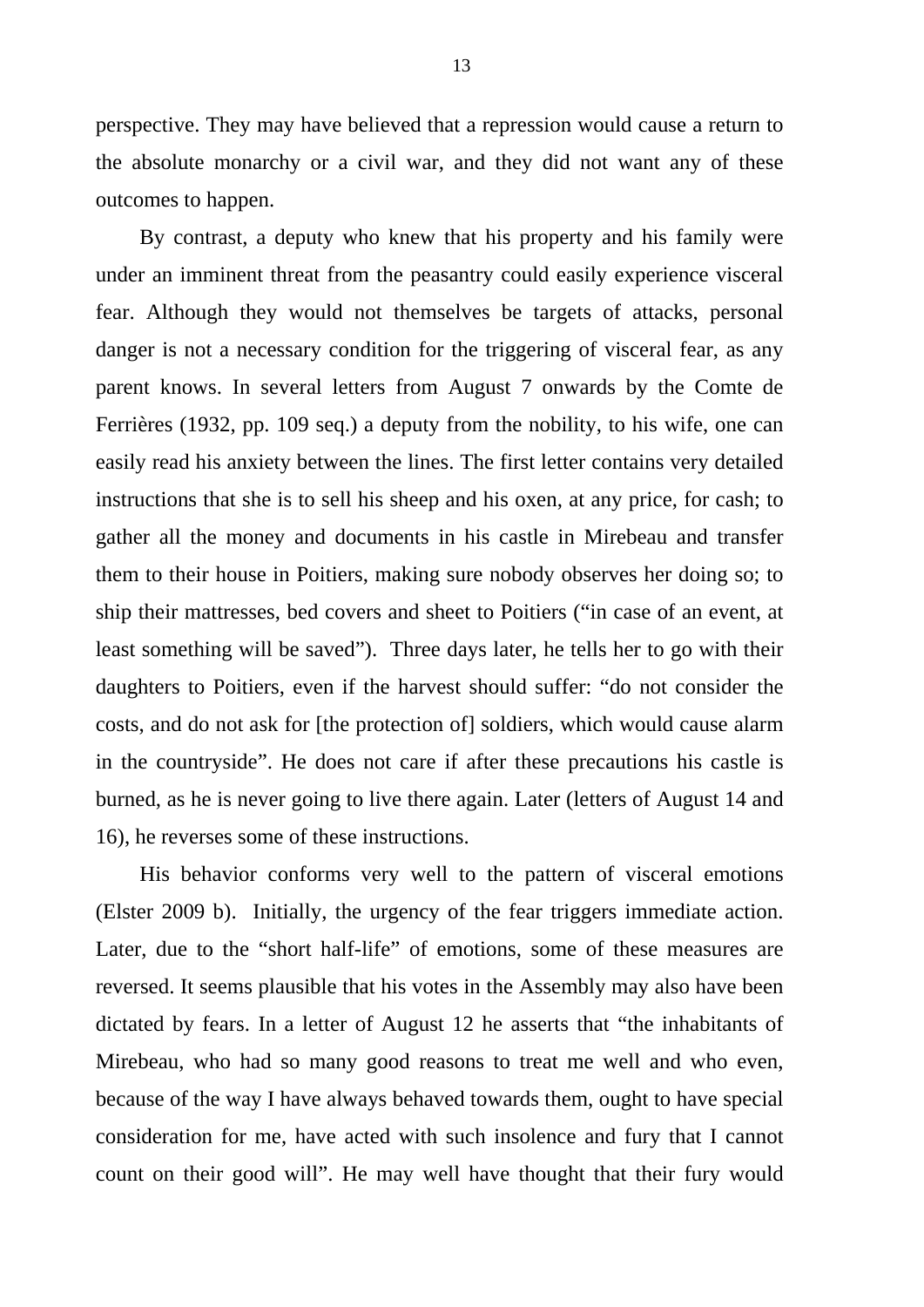abate when the news of the decrees of August 4 reached them. His fear would, on that hypothesis, have spurred him to act on two fronts: to reduce his *vulnerability to invasion* of his castle by transferring or selling his most valuable possessions, and to reduce the *likelihood of an invasion* by voting for measures that might satisfy and pacify the peasantry.

From this case study I now turn to some general accounts by actors, observers and historians of the motivations that animated the deputies. There are many references to fear, as well as to other motivations. Duquesnoy (1894, p.285) claimed that the main motives were "fear and vengeance".<sup>10</sup> Tocqueville (2004, p.593) asserted that "the night of August 4 was the combined result, in doses that are impossible to determine, of fear and enthusiasm". Citing numerous contemporary statements, Kessel (1969, p.189- 90) affirms that "of all the themes that emerge from an examination of the opinion of the privileged orders, the one that dominates all others, is fear".

Tocqueville (2004, p. 202) claimed that concessions are as likely to be ineffective as is moderate repression. "The evil that one endures patiently because it appears inevitable seems unbearable the moment its elimination becomes conceivable. Then, any abuse that is ended seems only to call attention to those that remain and to make their sting more painful: the ill has diminished, to be sure, but sensitivity to it has increased". Along similar lines, Jaurès (1968, p. 469) wrote that

Not only did the nobles think that the abolition of the tithe without compensation would increase their income from land, but they believed above all that this immediate satisfaction obtained at the expense of the clergy would make the peasantry less eager to pursue the abolition of the

1

<sup>&</sup>lt;sup>10</sup> When Fitzsimmons (1994, p.53) and Tackett (1996, p.175) cite Duquesnoy (1894, p.267) in support of their benign interpretation of the motives of the deputies, they refer to an enthusiastic entry on August 5, not to the disillusioned entry from August 11 that I cite in the text. Presumably calm testimony about false enthusiasm is more credible than enthusiastic testimony about true enthusiasm.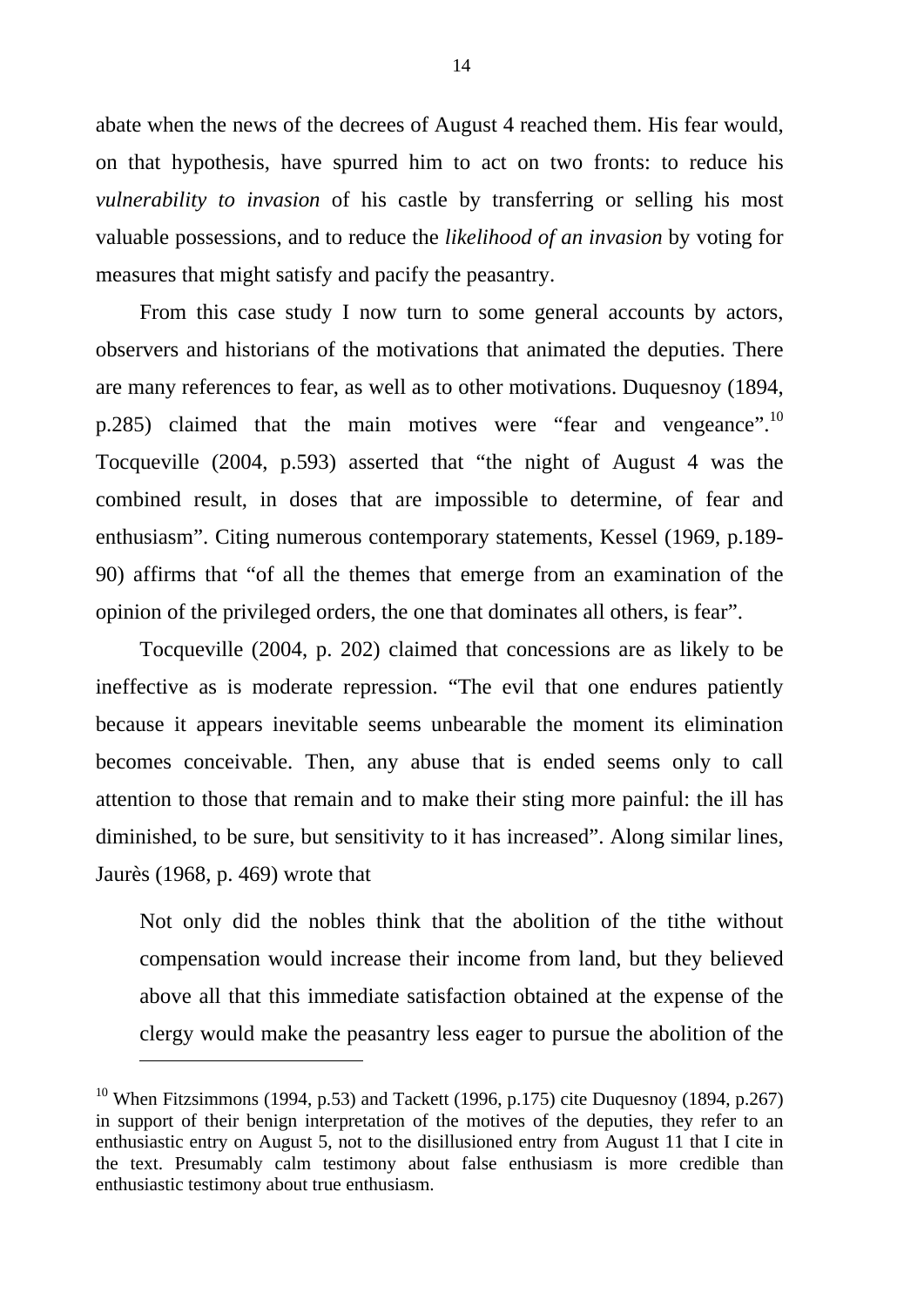feudal dues: they hoped to divert the storm towards the goods of the church. What a poor calculation! Quite to the contrary, the peasants were all the more unlikely to accept the need for compensation with regard to the feudal dues as they had been dispensed with compensation for the tithe. $11$ 

From this general argument it ought to follow that when news about the decrees adopted on August  $4<sup>th</sup>$  reached the provinces, anti-seigneurial actions ought to become *more* rather than less frequent, as was asserted by (Rivarol (1824, p.152) and Dumont (1832, p.104). Markoff (1996 p.443) claims, however, that the opposite effect was observed: "No sooner did [the deputies] complete their legislators work on the eleventh [of August] than the countryside, almost instantly, subsided into something which if not quite peace was at least far less dramatically threatening than for a long several weeks. Their own words must have seemed to possess magical powers". They would indeed have needed magical retroactive powers, as the diagram on p.437 of Markoff (1996) shows that the troubles subsided *before* news about the decrees of the  $4<sup>th</sup>$  and a fortiori those of the  $11<sup>th</sup>$  could possibly have reached the provinces. Nevertheless, they did not resume when the news arrived. By that time, however, the Great Fear had by and large subsided (Lefebvre 1973, p. 198-99). Yet Jaurès's argument may still help us understand the abolition of feudal rent without indemnification on July 17 1793.

Moving beyond visceral fear, let me consider some other emotions that may have animated the deputies.

Mirabeau's organ the *Courrier de Provence*, refers to "reciprocal challenge and combat in generosity" (No. XXIII) and to "the seduction of applause, the emulation of outdoing one's colleagues, the honor of personal

<sup>&</sup>lt;sup>11</sup> The decrees adopted on August  $4<sup>th</sup>$  (and in more elaborate form on August  $5<sup>th</sup>$ ) said that the tithe and the rents were redeemable against indemnification rather than abolished. On August  $11<sup>th</sup>$ , the tithe was abolished outright, while rents remained redeemable.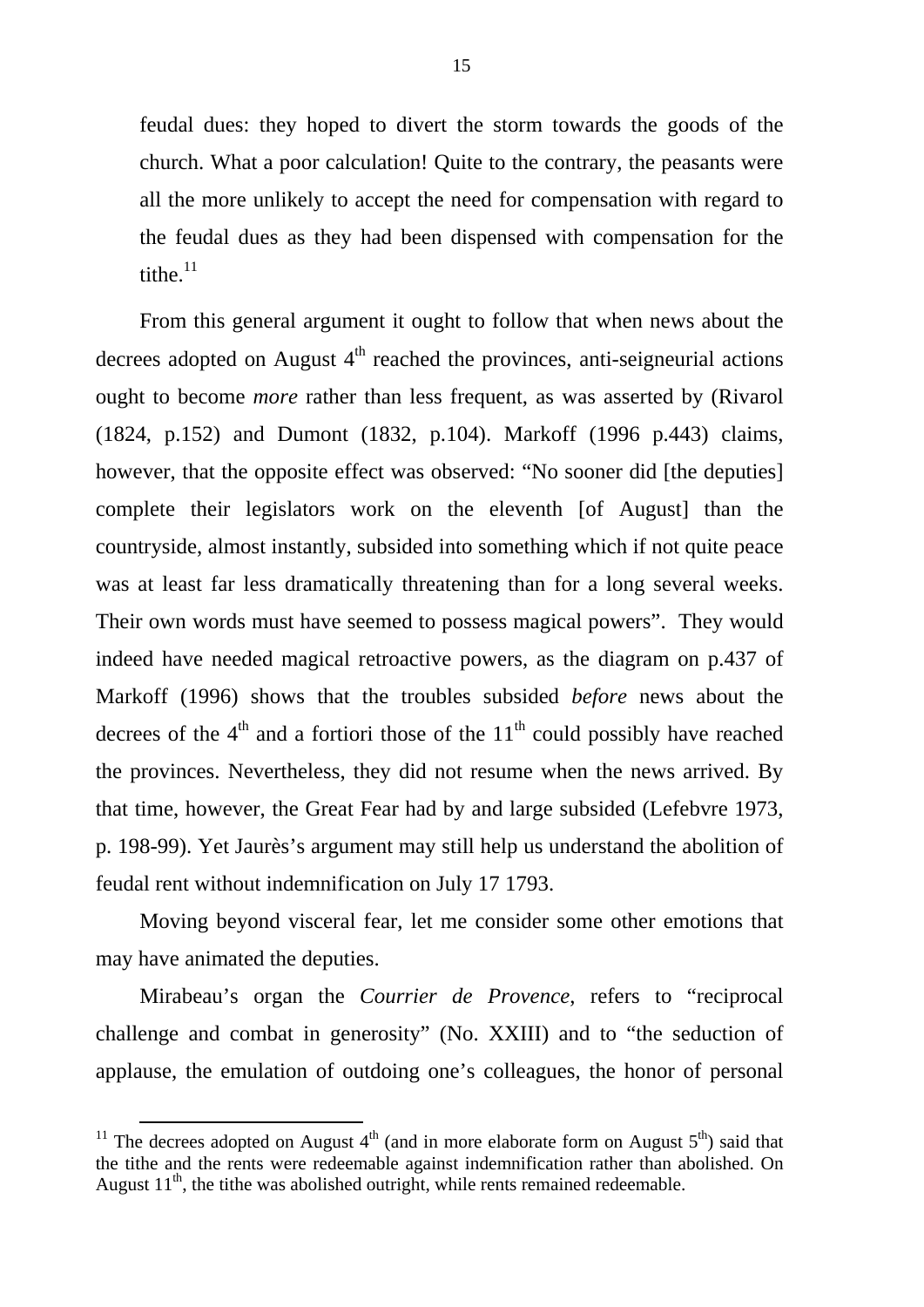disinterestedness, and to the kind of noble intoxication which accompanies the effervescence of generosity" (No. XXIV). This is not exactly a disinterested motivation, but an egocentric desire to be *seen* as disinterested (Elster 2009 a, Ch. 9). Kessel (1969, p.247) also cites a contemporary document that refers to "the heat of the moment that electrified each individual and made him fear being left behind" in the competition to appear generous. For shorthand, we may refer to this as the emotion of *enthusiasm*.

Oelsner (a German follower of Abbé Sieyes) classified the motives as follows: "Some were motivated by the general utility, but many made a virtue of necessity. Some thought they would trap their adversaries, others aspired to praise by newspapers or a group without concern for the consequences; a third was swept up in the general intoxication; and a fourth tried to spoil things by pushing them into extravagance" (Kessel 1969, p.132). The last motive is that of the *politique du pire*. The second, making a virtue out of necessity, can be illustrated by two examples. Buzot (AP 8, p.354) said menacingly that "the clergy should at least appear to make on its own initiative (*de lui-même*) all the sacrifices which the force of circumstances would force it to make". After enactment of the decrees, a deputy wrote to his constituents that he had sacrificed the privileges of his city because it was going to happen anyway and it "would be very advantageous for you to be cited among those who ceded voluntarily" (Kessel 1969, p.246). The first motive, general utility, may certainly have animated some deputies. It could be based either on the desire to avoid a civil war or on the desire to abolish a profoundly unjust system.

The Abbé Chevallier, a deputy from Nantes, said that "one does not know what is most astonishing, the audacious imposture of those who offer what is not theirs to give, or the ineptitude of the deputies who, on their instigation, gave sincerely what they ought to have kept" (Kessel 1969, p.148). Dumont (1832, p.101-2) describes how "Those who felt themselves ruined by a decree that had just been adopted by unanimity proposed another so that they would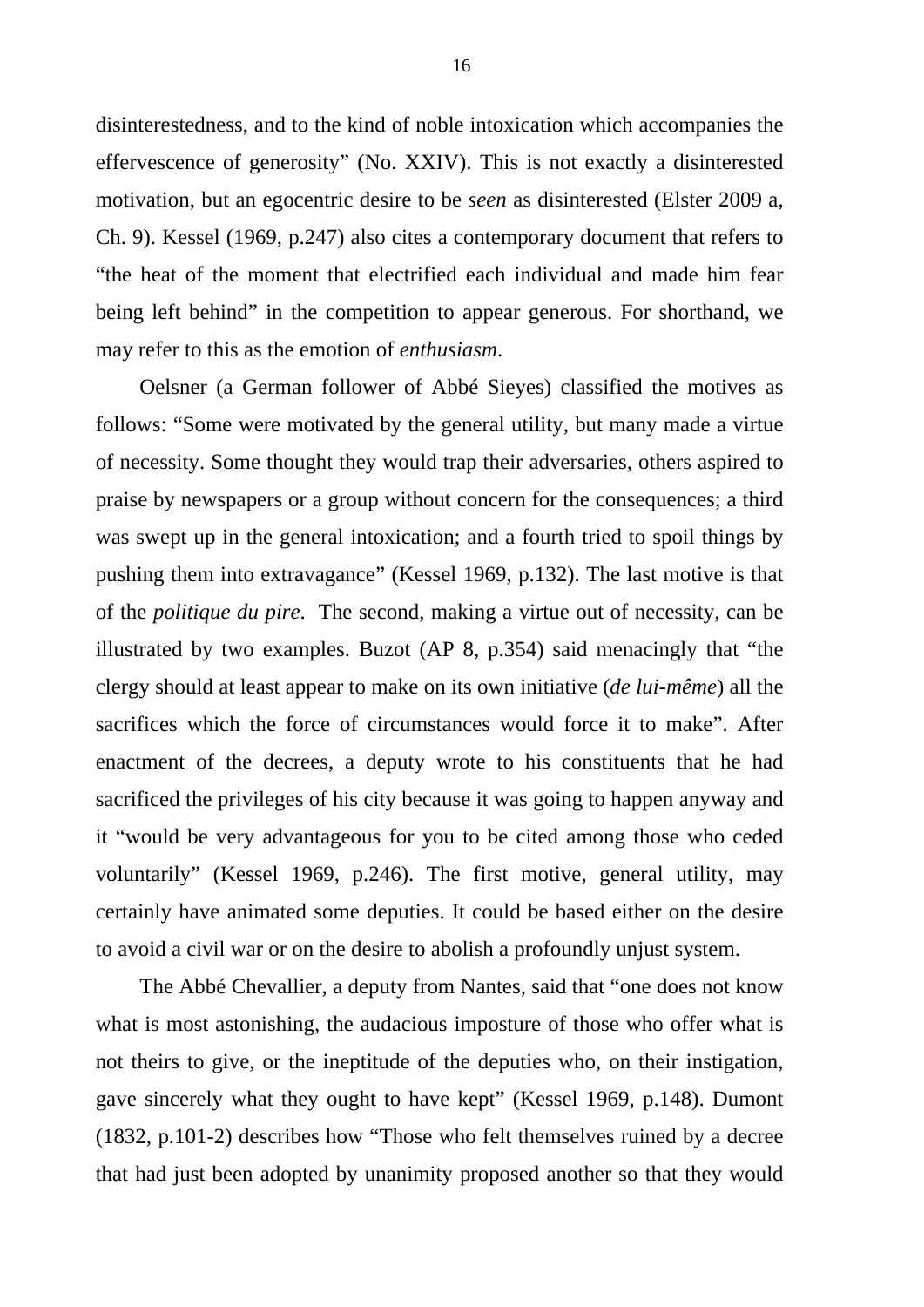not be the only ones to suffer". Ferrières (1880, p.126) describes the process in terms of dueling: "each party wants to touch ('atteindre') its adversary, to aim a blow at him, without worrying about those he receives by exposing himself". These writers may have had in mind the following famous anecdote: After the bishop of Chartres had proposed the abolition of exclusive hunting rights, the Duc du Châtelet said to his neighbors, "Ah! he takes our hunting, I'll take his tithe", and proposed the abolition of the tithe (Droz 1860, vol.II, p.308). Cottin, a secretary in the *parlements*, demanded the abolition of seigneurial justice, whereupon Richier, a noble, proposed the administration of the justice of the *parlements* free of charge (AP 8, p.346). That the latter proposal was meant as a retaliation is made likely by the ironic introduction in which he refers to "the relief the people can expect from the extinction of seigniorial justice". The Vicomte de Noailles demanded the abolition of feudal rights, from which he derived no income, but not of the royal pensions, which he depended on. The Marquis de Foucauld, who had no pension, proposed that pensions be abolished. The motives operating here are *spite* and *vindictiveness*.

Some deputies may have based their vote on the general utility. Others may have voted on the basis of prudential fear. Still others may have cast their vote on an emotional impulse: visceral fear, enthusiasm, spite, or vindictiveness. To the extent that one of these last motivations was operating, two predictions follow. First, because of the short half-life of the emotions we might expect to see a preference reversal after a cooling-down period. In his chapter "The time for regrets", Kessel (1969) cites numerous instances of Monday-morning blues. Second, when they adopted the decrees the deputies did not, because of the "hot-cold empathy gap" (Loewenstein 1966), imagine that they would ever change their minds. More specifically, they felt justified in ignoring the rules of the Assembly which required constitutional matters to be discussed on three different days. Those who wanted immediate action said that "an élan of patriotism does not need three days" and "since one cannot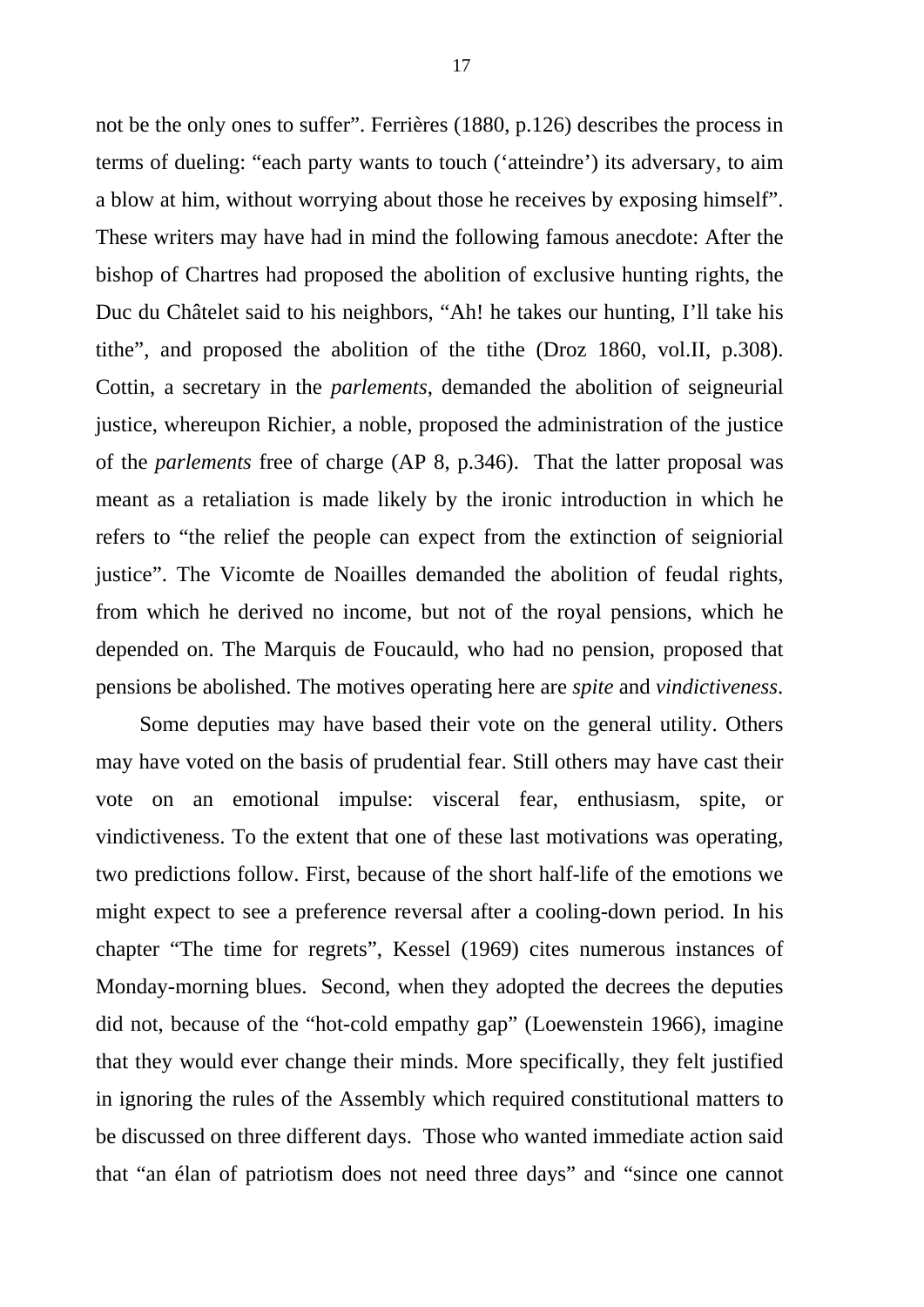vary in such sentiments, the three days would be a pointless waste of time" (Beaumetz and Liancourt, cited in the *Courrier de Provence* XXIV, p.11).

#### *IV. Conclusion*

Because the Assembly climbed down in the face of peasant insurrections, France did not experience a civil war in 1789. This stark sentence hides a vastly complex reality about which I have no claim to expertise. My purpose in engaging with "the two great fears of 1789" was mainly to illustrate various emotional mechanisms that almost certainly had *some* causal role in the events. Historians will debate *how* important they were until the end of time.

The cognitive antecedent of fear (sometimes reinforced by a perceptual one) is the belief in an impending danger. The fear, in turn, can strengthen the belief, in an *emotional wildfire* (Ekman 1992, p.172). Features of the environment that would normally have gone unnoticed – "trifles as light as air" - receive an ominous interpretation that causes the fear to escalate. There exist, however, *circuit-breakers*. There may have been fewer panics in densely populated villages: «Could it have been that the pattern of informationdiffusion in a densely clustered village provided a reality check as one or another neighbor might well have doubted the fantastic rumors? » (Markoff, p. 388- 89) Also, there may have been fewer panics in more literate areas: « It is as if the politics of mistaken rumor were weakened by the presence of people with access to the written word or with intellectual habits formed by contact with documents » (*ibid*. p. 383).

The action tendencies of fear are to *flee*, to *fight*, or to *freeze* (Gray 1991). The last is presumably irrelevant in the present context, but the others are important. In the countryside, both flight and fight were observed. In the Assembly, flight was illustrated in the instructions of Marquis de Ferrières to his wife. On August 3, the initial tendency of the Assembly, or of some of its members, was to fight. The action ultimately chosen was neither to fight nor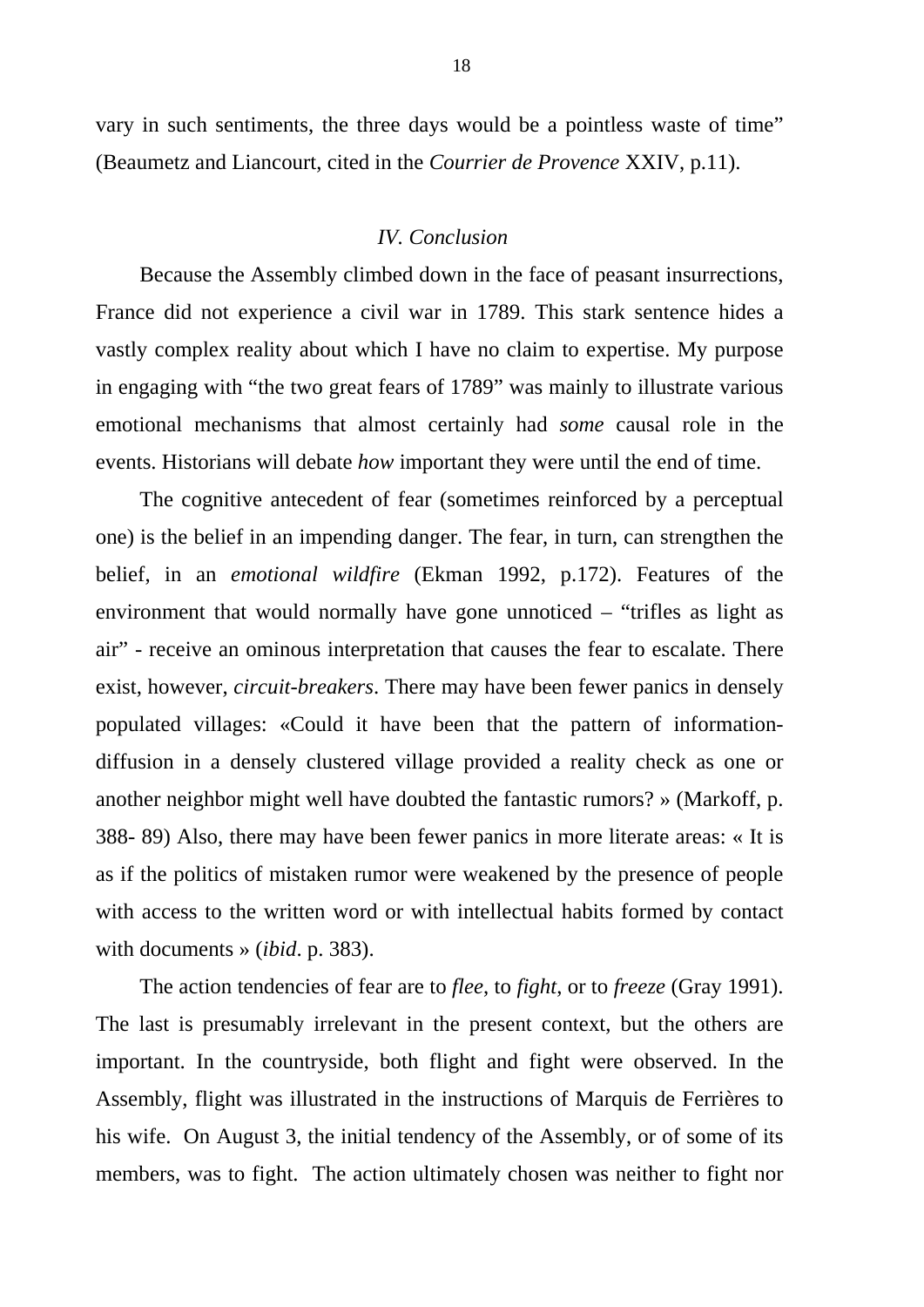to flee, but to try to *defuse the danger* by acting on its causes. Although not one of the *spontaneous* action tendencies of fear, I believe the action was to a large extent an emotional rather than a rational response. Had it been simply the latter, there is no reason why the deputies (or some of them) should have regretted their reactions or why they should not have given themselves more time to deliberate.

In the Great Fear in the countryside, fear of the brigands went together with anger towards their supposed aristocratic instigators. Let us distinguish between type 1 anger and type 2 anger. In type 1 anger, A believes that B has acted with reckless indifference to A's welfare, for instance by hoarding grain to drive prices up. In type 1 anger, A believes that B has acted for the express purpose of reducing A's welfare, either as a goal in itself or as a means to some further end. Although both types of anger arise out of starvation, the latter is, as I said, more virulent. Whereas type 1 anger was endemic in the French countryside, type 2 anger was, it seems, a revolutionary or prerevolutionary phenomenon.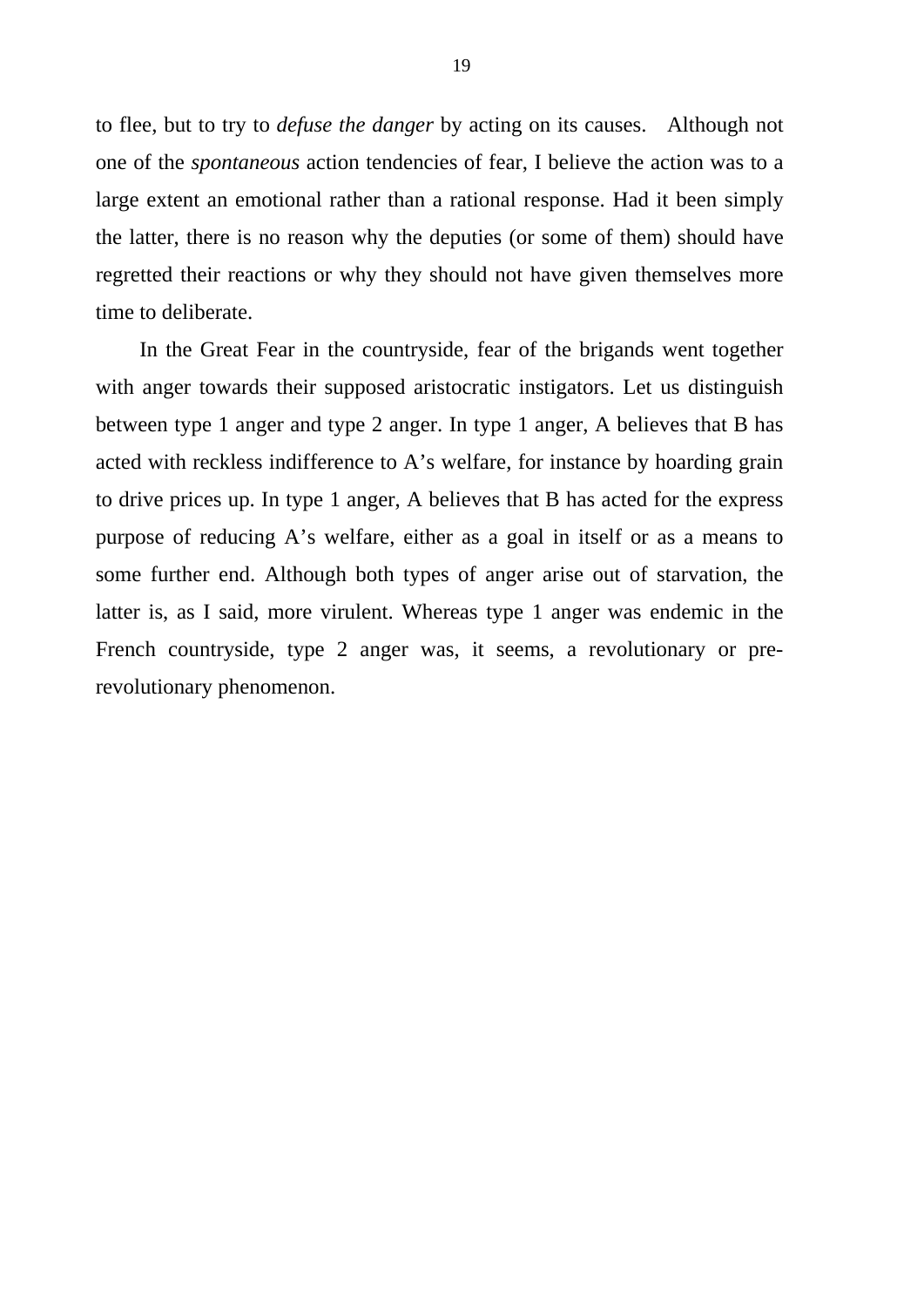#### REFERENCES

AP = *Archives Parlementaires*, Serie I: 1787-1799, Paris 1875-1888

Arrow, K. (1982), Review of A. Sen, *Poverty and Famines*, in *The New York Review of Books* 29, 24-26.

Carrère d'Encausse, H. de (2008), *Alexandre II*, Paris: Fayard

Corbon. A. (1994), *Les cloches de la terre*, Paris: Flammarion

Droz, J. (1860), *Histoire du règne de Louis XVI*, Paris: Renouard

Dumont, E. (1832), *Souvenirs sur Mirabeau*, London: Bull

Duquesnoy, A. (1894), *Journal sur l'Assemblée Constituante*, vol. I, Paris: Alphonse Picard.

Ekman, P. (1992), *Lying*, New York: Norton

Elster, J. (2007), "The night of August 4 1789: A study in collective decision making", *Revue Européenne des sciences sociales* 45, 71-94

Elster, J. (2009 a), *Le désintéressement*, Paris : Seuil.

Elster, J. (2009 b), « Emotions », in P. Hedström and P. Berman (eds.), *The Oxford Handbook of Analytical Sociology*, Oxford University Press.

Ferrières, Marquis de (1880), *Mémoires*, in M. de Lescure (ed.), Bibliothèque des mémoires, t. XXXV, Paris: Firmin-Didot.

Ferrières, Marquis de (1932), *Correspondance inédite*, Paris: Armand Colin

Fitzsimmons, M. (1994), *The Remaking of France*, Cambridge University Press

Frijda, N. (1986), *The Emotions*, Cambridge University Press

Gray, J. (1991), *The Psychology of Fear and Stress,* Cambridge University Press

Jaurès, J. (1968), *Histoire socialiste de la Révolution Française*, vol.I. Paris: Editions Sociales.